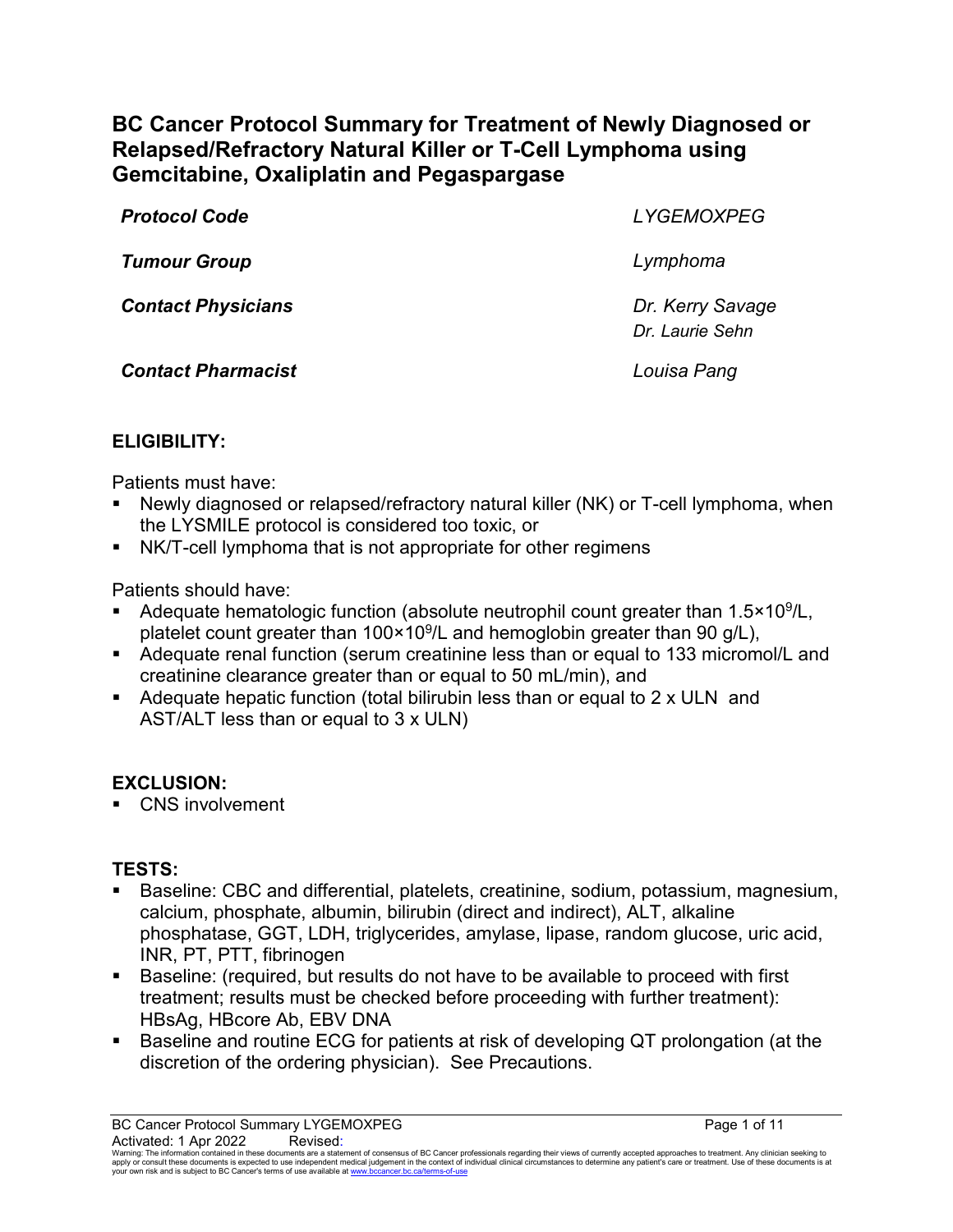- Prior to each cycle: CBC and differential, platelets, creatinine, sodium, potassium, magnesium, calcium, phosphate, albumin, bilirubin (direct and indirect), ALT, alkaline phosphatase, GGT, LDH, triglycerides, amylase, lipase, random glucose, uric acid, INR, PT, PTT, fibrinogen
- **Prior to treatment on day 8: CBC and differential, platelets**
- If clinically indicated: EBV DNA
- At least every 2 or 3 cycles: physician review to evaluate for peripheral neuropathy and other toxicity.

### **For pegaspargase:**

Before each dose:

- **INR, PT, PTT, fibrinogen (refer to appendix)**
- Every Monday and Thursday**:** ALT, alkaline phosphatase, GGT, bilirubin (direct and indirect), amylase, lipase, random glucose

### **SUPPORTIVE MEDICATIONS:**

#### **Venous thrombosis prophylaxis**

 Pegaspargase may cause coagulation abnormalities. If Khorana score 2 or higher, physician to consider referral to VGH Thrombosis Clinic for consideration of thromboprophylaxis (see table after **References** to calculate Khorana score)

#### **Premedications**

Day 1:

- Antiemetic protocol for moderate emetogenic chemotherapy (see SCNAUSEA)
- Prior to pegaspargase
	- acetaminophen 650 mg PO
	- diphenhydrAMINE 25 to 50 mg PO or IV
	- hydrocortisone 100 mg IV

Day 8:

Antiemetic protocol for non-emetogenic chemotherapy (see SCNAUSEA)

Warning: The information contained in these documents are a statement of consensus of BC Cancer professionals regarding their views of currently accepted approaches to treatment. Any clinician seeking to<br>apply or consult t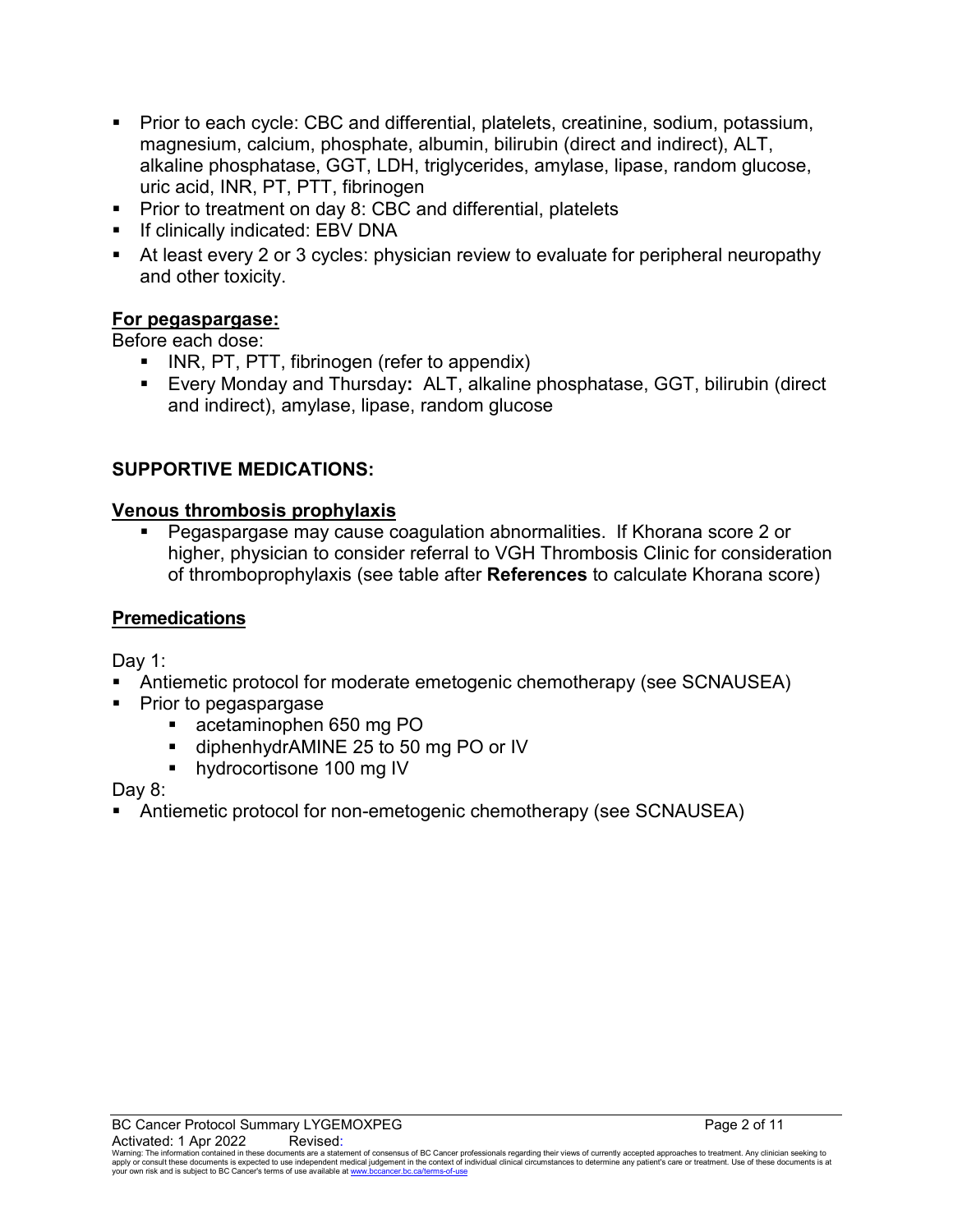# **Antiviral** .

- If HBsAg or HBcoreAb positive, start lamiVUDine 100 mg PO daily for the duration of chemotherapy and continue for one year from treatment completion for patients who are HBsAg positive and for six months for patients who are HBcoreAb positive
- valACYclovir 500 mg PO daily or acyclovir 200 mg PO three times daily throughout treatment and for 4 weeks after discontinuation
- Counsel patients to avoid cold drinks and exposure to cold air, especially for 3-5 days following oxaliplatin administration.
- Cryotherapy (ice chips) should NOT be used as may exacerbate oxaliplatin-induced pharyngo-laryngeal dysesthesias.

| Drug                     | <b>Dose</b>                                                                            | <b>BC Cancer Administration</b><br><b>Guideline</b>                                                                                                                               |
|--------------------------|----------------------------------------------------------------------------------------|-----------------------------------------------------------------------------------------------------------------------------------------------------------------------------------|
| gemcitabine <sup>+</sup> | 1000 mg/m <sup>2</sup> on Day 1 and Day 8                                              | IV in 250 mL NS over 30 minutes                                                                                                                                                   |
| oxaliplatin              | 130 mg/m <sup>2</sup> on Day 1                                                         | IV in 250 to 500mL D5W over 2 hours                                                                                                                                               |
|                          |                                                                                        | IV in 100 mL NS over 1 h or IM*.                                                                                                                                                  |
| pegaspargase             | 2500 units/ $m2$ on Day 1<br>(Use 1500 units/ $m2$ for older and<br>less fit patients) | For IV: BP and vitals monitoring**<br>before and at 15, and 30 minutes<br>during administration and at the end<br>(at 60 minutes); observe for 1 h after<br>end of administration |
|                          |                                                                                        | For IM: BP and vitals monitoring** and<br>visual inspection of injection site<br>before and after injection, and<br>observe for 1 hour after injection                            |

### **TREATMENT:**

**†** Consider dose reduction to 75% for gemcitabine in patients greater than 70 years of age

\* IV preferred over IM as it eliminates painful injections and has a faster time to peak levels

\*\*Monitoring after each dose of pegaspargase is required as the risk of hypersensitivity reactions exists/increases with each exposure.

**Repeat every 21 days for 4 to 6 cycles** (4 cycles for limited stage, 6 cycles for advanced stage)

BC Cancer Protocol Summary LYGEMOXPEG<br>Activated: 1 Apr 2022 Revised: Revised: Page 3 of 11

Activated: 1 Apr 2022<br>Warning: The information contained in these documents are a statement of consensus of BC Cancer professionals regarding their views of currently accepted approaches to treatment. Any clinician seeking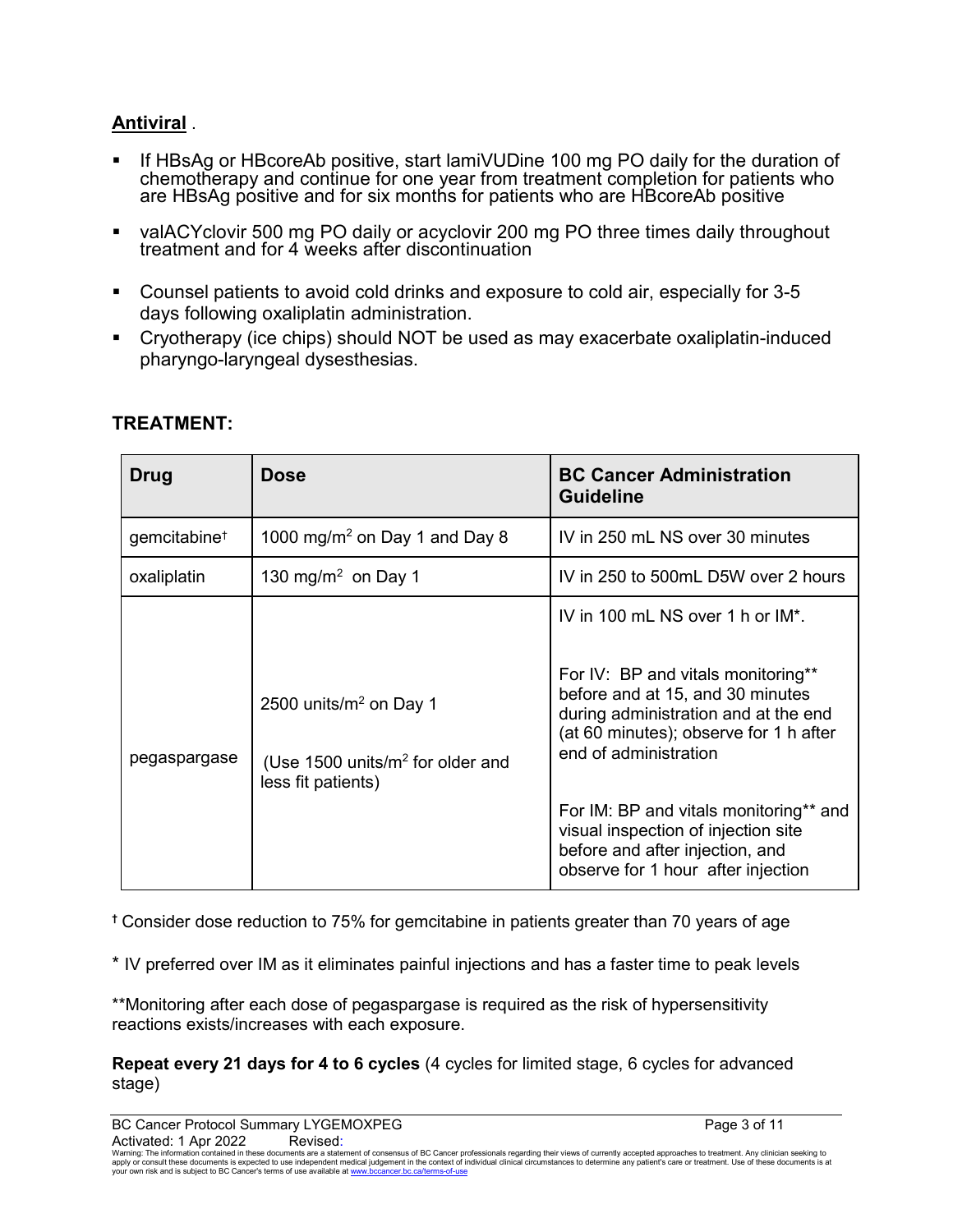# **DOSE MODIFICATIONS:**

**1. Hematological:** Consider RBC transfusion support in individuals that have an expected hemoglobin nadir below 70 to 80 g/L and platelet transfusions to keep platelets greater than 10  $\times$  10 $^{9}$ /L

| ANC $(x109/L)$               |     | <b>Platelets</b><br>(x10 <sup>9</sup> /L) | Dose (all drugs)                                                                                            |  |
|------------------------------|-----|-------------------------------------------|-------------------------------------------------------------------------------------------------------------|--|
| greater than<br>1.0          | and | greater than or<br>equal to 75            | 100%                                                                                                        |  |
|                              |     |                                           | Delay 1 week                                                                                                |  |
| less than or<br>equal to 1.0 | and | less than 75                              | Start filgrastim 5 mcg/kg SC daily until ANC<br>recovery (1.0 x 10 <sup>9</sup> /L past the nadir)**        |  |
|                              |     |                                           | If platelets greater than or equal to 75, give<br>100% dose of all drugs                                    |  |
|                              |     |                                           | If platelets less than 75 but greater than 50,<br>proceed at 100% and support with platelet<br>transfusions |  |
|                              |     |                                           | If platelets less than 50, give 75% dose of all<br>drugs                                                    |  |

\*\* filgrastim 300 mcg: up to 75 kg 480 mcg: 76 kg to 110 kg 600 mcg: greater than 110 kg

Filgrastim should be given prophylactically for all future cycles. Submit a special authority request to Pharmacare for filgrastim coverage if curative intent.

# **2. Oxaliplatin NEUROLOGIC Toxicity**

#### **Neurotoxicity Definitions**

| Grade 1                                                                     | Paresthesias / dysesthesias of short duration that resolve; do not<br>interfere with function      |  |
|-----------------------------------------------------------------------------|----------------------------------------------------------------------------------------------------|--|
| Grade 2                                                                     | Paresthesias / dysesthesias interfering with function, but not activities of<br>daily living (ADL) |  |
| Grade 3                                                                     | Paresthesias / dysesthesias with pain or with functional impairment<br>which interfere with ADL    |  |
| Grade 4                                                                     | Persistent paresthesias / dysesthesias that are disabling or life-<br>threatening                  |  |
| Pharyngo-laryngeal dysesthesias (investigator discretion used for grading): |                                                                                                    |  |
|                                                                             | Grade $0 =$ none; Grade $1 =$ mild; Grade $2 =$ moderate; Grade $3 =$ severe                       |  |

BC Cancer Protocol Summary LYGEMOXPEG **Page 4 of 11** and 20 and 20 and 20 and 20 and 20 and 20 and 20 and 20 and 20 and 20 and 20 and 20 and 20 and 20 and 20 and 20 and 20 and 20 and 20 and 20 and 20 and 20 and 20 and 20 a Activated: 1 Apr 2022 Revised:

Warning: The information contained in these documents are a statement of consensus of BC Cancer professionals regarding their views of currently accepted approaches to treatment. Any clinician seeking to<br>apply or consult t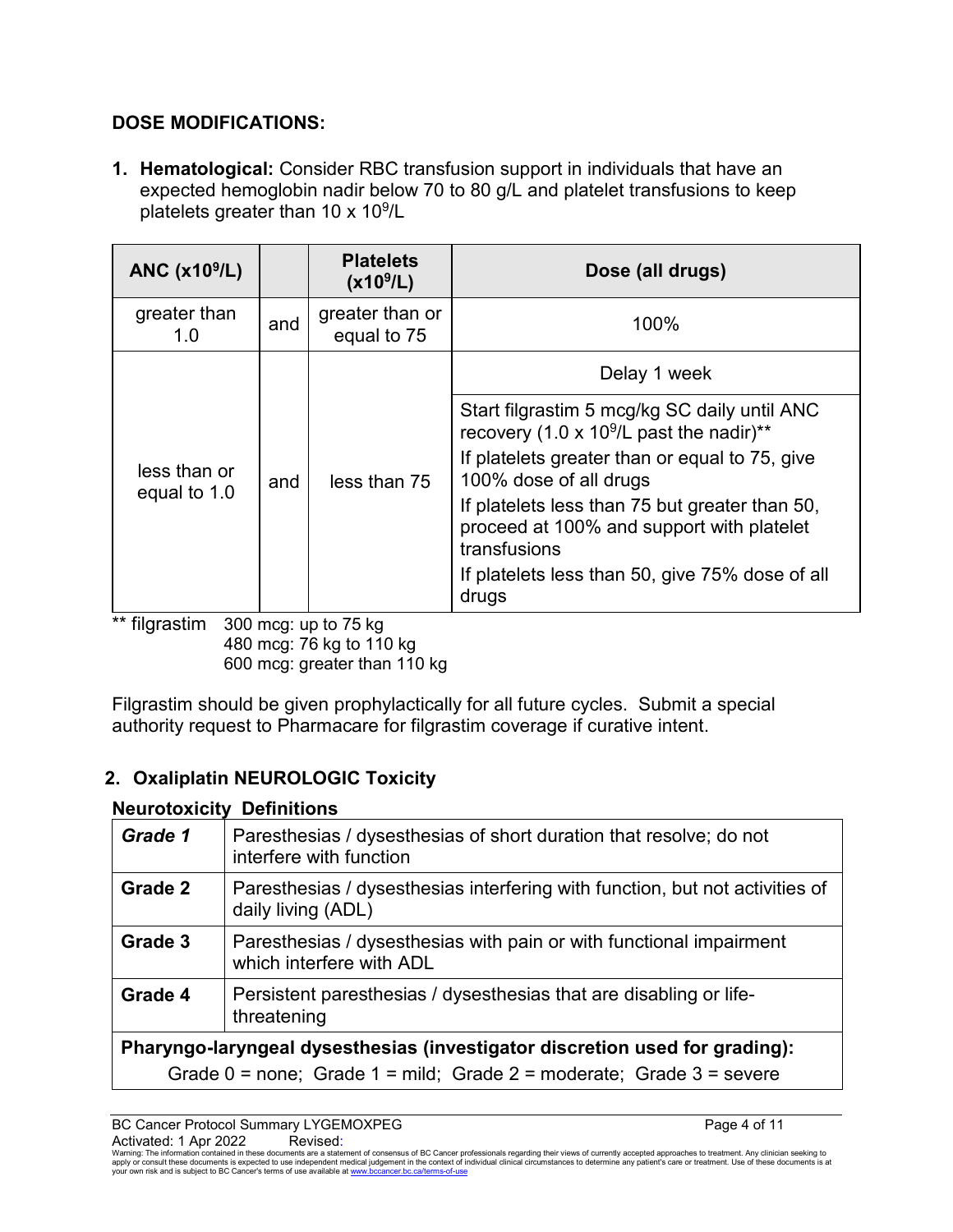*Neuropathy may be partially or wholly reversible after discontinuation of therapy; patients with good recovery from Grade 3 (not Grade 4) neuropathy may be considered for rechallenge with oxaliplatin, with starting dose one level below that which they were receiving when neuropathy developed*

### **Dose Modifications for Oxaliplatin NEUROLOGIC Toxicity**

|             | <b>Starting Dose</b> | Dose Level -1        | Dose Level -2*       |
|-------------|----------------------|----------------------|----------------------|
| oxaliplatin | $85 \text{ mg/m}^2$  | 65 mg/m <sup>2</sup> | 50 mg/m <sup>2</sup> |

|                                                | <b>Duration of Toxicity</b>                                                                |                                                                                            | <b>Persistent (present</b> |  |
|------------------------------------------------|--------------------------------------------------------------------------------------------|--------------------------------------------------------------------------------------------|----------------------------|--|
| <b>Toxicity Grade</b>                          | $1 - 7$ days                                                                               | greater than 7<br>days                                                                     | at start of next<br>cycle) |  |
| Grade 1                                        | Maintain dose level                                                                        | Maintain dose level                                                                        | Maintain dose level        |  |
| Grade 2                                        | Maintain dose level                                                                        | Maintain dose level                                                                        | Decrease 1 dose<br>level   |  |
| Grade 3                                        | 1 <sup>st</sup> time: $\sqrt{ }$ 1 dose<br>level<br>$2nd$ time: $\sqrt{ }$ 1 dose<br>level | 1 <sup>st</sup> time: $\sqrt{ }$ 1 dose<br>level<br>$2nd$ time: $\sqrt{ }$ 1 dose<br>level | Discontinue*               |  |
| Grade 4                                        | Discontinue therapy                                                                        | Discontinue therapy                                                                        | Discontinue therapy        |  |
| Pharyngo-<br>laryngeal<br>(see<br>precautions) | Maintain dose level                                                                        | N/A                                                                                        | N/A                        |  |

Warning: The information contained in these documents are a statement of consensus of BC Cancer professionals regarding their views of currently accepted approaches to treatment. Any clinician seeking to<br>apply or consult t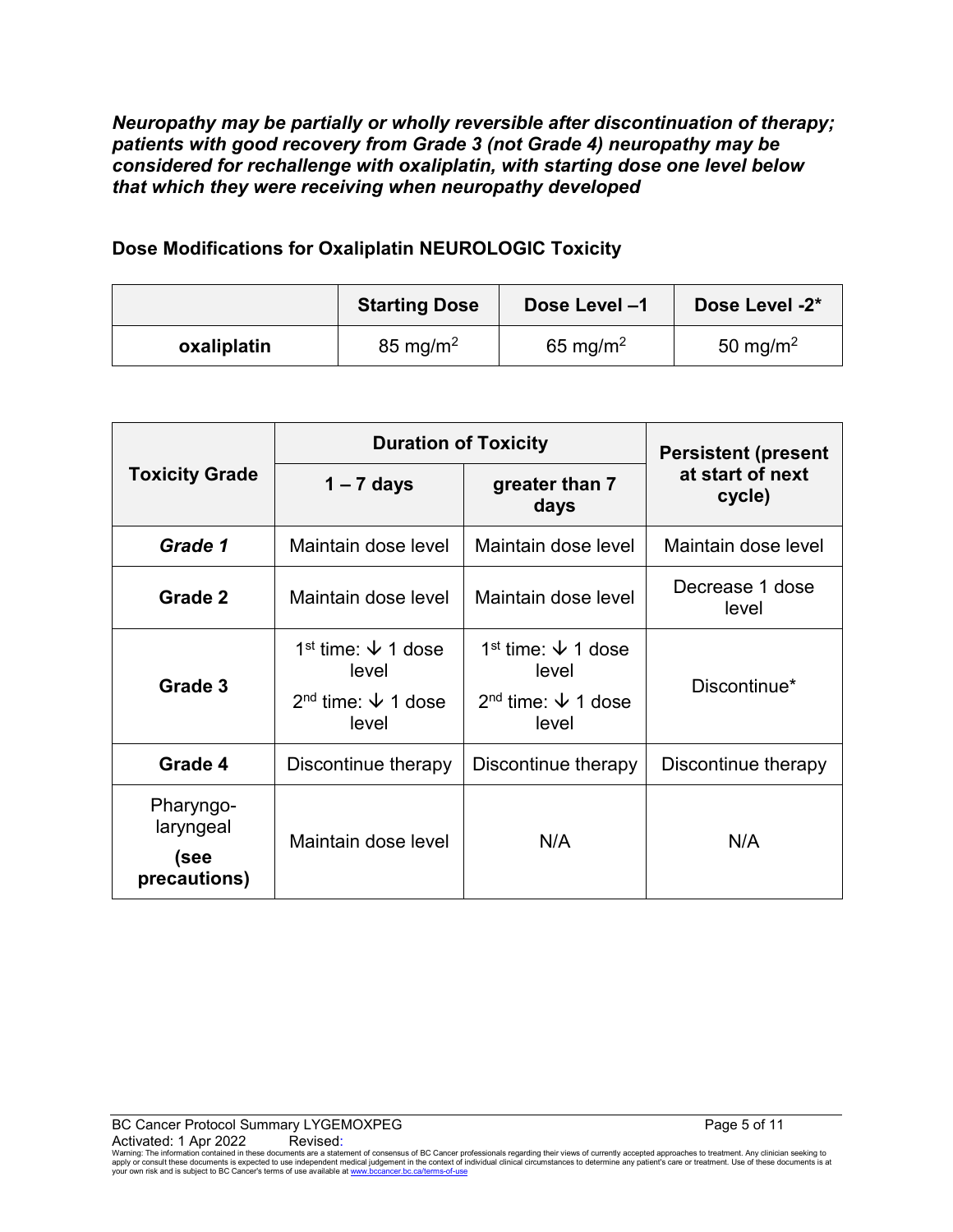# **3. Pegaspargase-related toxicities:**

| Fibrinogen level (g/L)        | <b>Action</b>                                    |
|-------------------------------|--------------------------------------------------|
| Greater than or equal to 0.5  | Continue pegaspargase                            |
| Less than 0.5 and no signs of | 4g fibrinogen concentrate followed by            |
| bleeding                      | pegaspargase                                     |
| Less than 0.5 and signs of    | 4g fibrinogen concentrate. HOLD pegaspargase     |
| non-CNS hemorrhage            | and resume once greater than or equal to 0.5 g/L |
| Less than 0.5 and signs of    | 4g fibrinogen concentrate. DISCONTINUE           |
| CNS hemorrhage                | pegaspargase.                                    |

**Fresh frozen plasma NOT RECOMMENDED** because it contains asparagine and counteracts benefit of pegaspargase.

# **See appendix for additional dose modifications for pegaspargase**

# **PRECAUTIONS:**

1. **Platinum hypersensitivity** can cause dyspnea, bronchospasm, itching and hypoxia. Appropriate treatment includes supplemental oxygen, steroids, epinephrine and bronchodilators. Vasopressors may be required. (see below) For Grade 1 or 2 acute hypersensitivity reactions no dose modification of oxaliplatin is required and the patient can continue treatment with standard hypersensitivity premedication:

45 minutes prior to oxaliplatin:

- dexamethasone 20 mg IV in 50 mL NS over 15 minutes
- 30 minutes prior to oxaliplatin:
	- diphenhydrAMINE 50 mg IV in NS 50 mL over 15 minutes and famotidine 20 mg IV in NS 100 mL over 15 minutes (Y-site compatible)

Reducing infusion rates (e.g., from the usual 2 hours to 4-6 hours) should also be considered since some patients may develop more severe reactions when rechallenged, despite premedications. The practice of rechallenging after severe life-threatening reactions is usually discouraged, although desensitization protocols have been successful in some patients. The benefit of continued treatment must be weighed against the risk of severe reactions recurring. The product monograph for oxaliplatin lists rechallenging patients with a history of severe HSR as a contraindication. Various desensitization protocols using different dilutions and premedications have been reported. Refer to SCOXRX: BC Cancer Inpatient Protocol Summary for Oxaliplatin Desensitization for more information.

BC Cancer Protocol Summary LYGEMOXPEG **Page 6 of 11** and the page 6 of 11

Activated: 1 Apr 2022<br>Warning: The information contained in these documents are a statement of consensus of BC Cancer professionals regarding their views of currently accepted approaches to treatment. Any clinician seeking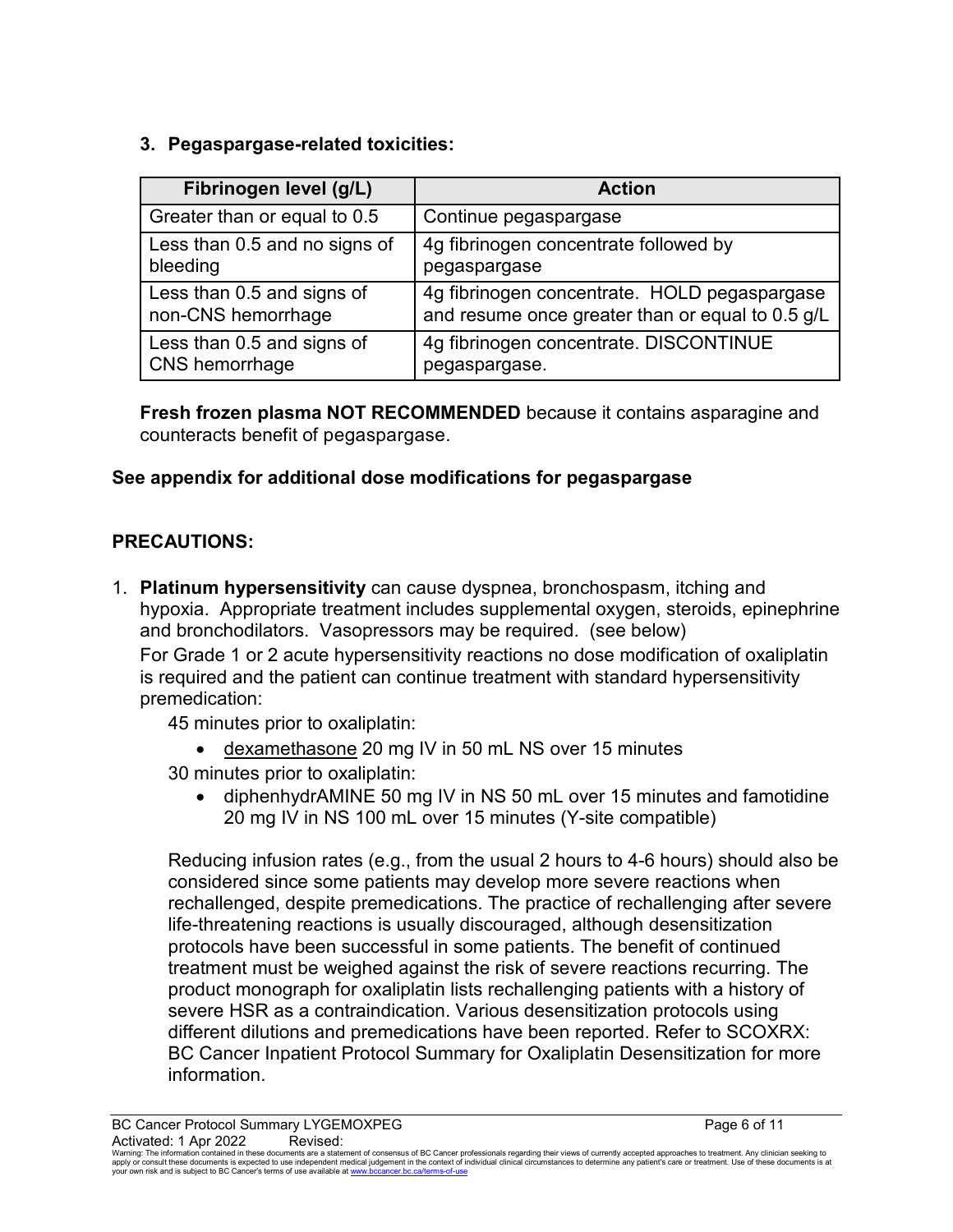2. **Pharyngo-laryngeal dysesthesia** is an unusual dysesthesia characterized by an uncomfortable persistent sensation in the area of the laryngopharynx without any objective evidence of respiratory distress (i.e. absence of hypoxia, laryngospasm or bronchospasm). This may be exacerbated by exposure to cold air or foods/fluids. If this occurs during infusion, stop infusion immediately and observe patient. Rapid resolution is typical, within minutes to a few hours. Check oxygen saturation; if normal, an anxiolytic agent may be given. The infusion can then be restarted at a slower rate at the physician's discretion. In subsequent cycles, the duration of infusion should be prolonged (see Dose Modifications above in the Neurological Toxicity table).

| <b>Clinical Symptoms</b> | Pharyngo-laryngeal<br><b>Dysesthesia</b>                                                                                | <b>Platinum</b><br><b>Hypersensitivity</b>                                                         |  |
|--------------------------|-------------------------------------------------------------------------------------------------------------------------|----------------------------------------------------------------------------------------------------|--|
| Dyspnea                  | Present                                                                                                                 | Present                                                                                            |  |
| Bronchospasm             | Absent                                                                                                                  | Present                                                                                            |  |
| Laryngospasm             | Absent                                                                                                                  | Present                                                                                            |  |
| Anxiety                  | Present                                                                                                                 | Present                                                                                            |  |
| $O2$ saturation          | Normal                                                                                                                  | Decreased                                                                                          |  |
| Difficulty swallowing    | Present (loss of                                                                                                        | Absent                                                                                             |  |
|                          | sensation)                                                                                                              |                                                                                                    |  |
| <b>Pruritus</b>          | Absent                                                                                                                  | Present                                                                                            |  |
| Cold induced symptoms    | Yes                                                                                                                     | No                                                                                                 |  |
| <b>Blood Pressure</b>    | Normal or Increased                                                                                                     | <b>Normal or Decreased</b>                                                                         |  |
| <b>Treatment</b>         | Anxiolytics; observation<br>in a controlled clinical<br>setting until symptoms<br>abate or at physician's<br>discretion | Oxygen, steroids,<br>epinephrine,<br>bronchodilators;<br>Fluids and vasopressors<br>if appropriate |  |

Warning: The information contained in these documents are a statement of consensus of BC Cancer professionals regarding their views of currently accepted approaches to treatment. Any clinician seeking to<br>apply or consult t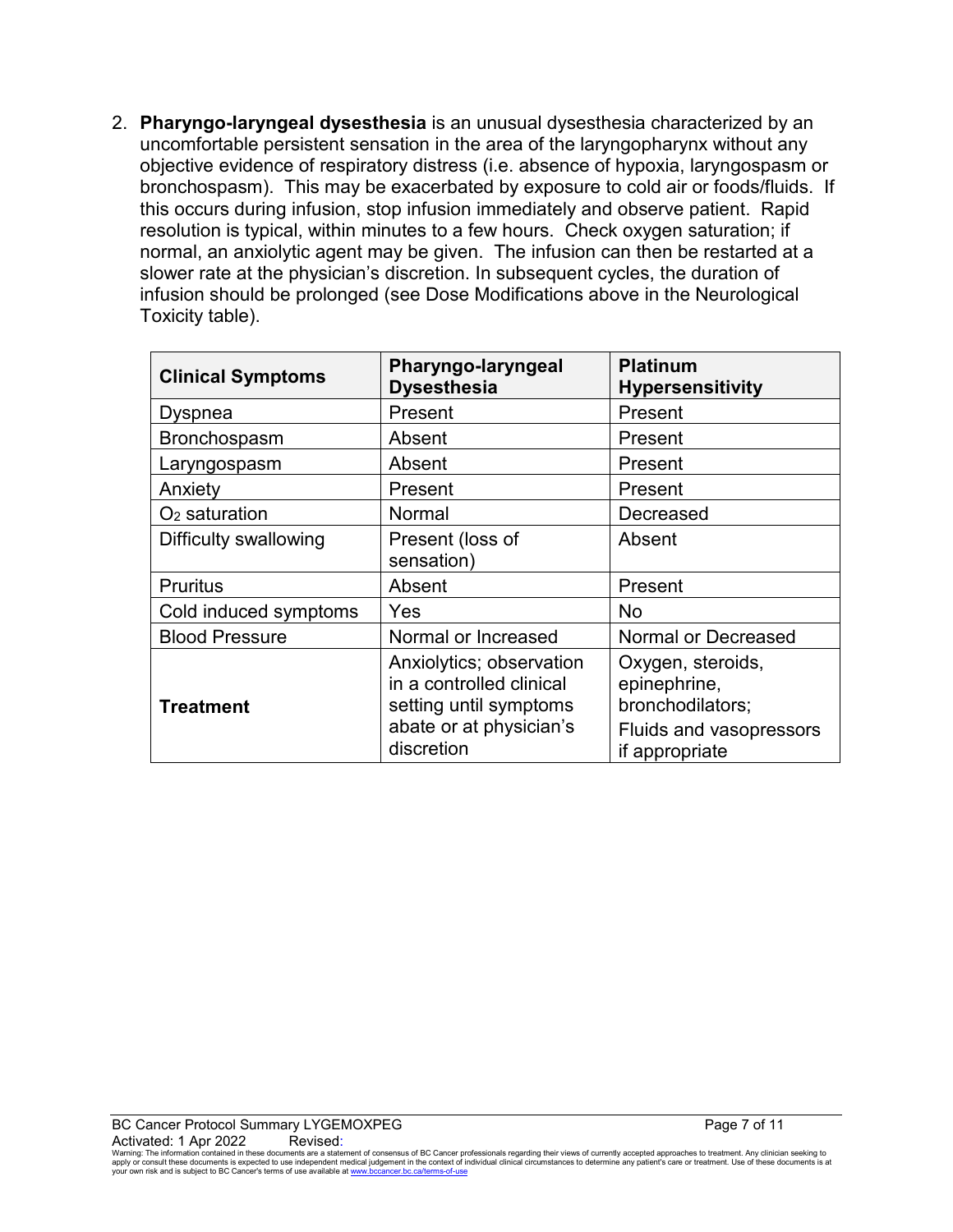- 3. **QT prolongation and torsades de pointes** are reported with oxaliplatin: Use caution in patients with history of QT prolongation or cardiac disease and those receiving concurrent therapy with other QT prolonging medications. Correct electrolyte disturbances prior to treatment and monitor periodically. Baseline and periodic ECG monitoring is suggested in patients with cardiac disease, arrhythmias, concurrent drugs known to cause QT prolongation, and electrolyte abnormalities. In case of QT prolongation, oxaliplatin treatment should be discontinued. QT effect of oxaliplatin with single dose ondansetron 8 mg prechemo has not been formally studied. However, single dose ondansetron 8 mg po would be considered a lower risk for QT prolongation than multiple or higher doses of ondansetron, as long as patient does not have other contributing factors as listed above.
- 4. **Diarrhea:** Patients should report mild diarrhea that persists over 24 hours or moderate diarrhea (4 stools or more per day above normal, or a moderate increase in ostomy output). Mild diarrhea can be treated with loperamide (eg. IMODIUM®) following the manufacturer's directions or per the BC Cancer [Guidelines for](http://www.bccancer.bc.ca/health-professionals/professional-resources/cancer-management-guidelines/supportive-care)  [Management of Chemotherapy-Induced Diarrhea.](http://www.bccancer.bc.ca/health-professionals/professional-resources/cancer-management-guidelines/supportive-care) Note that diarrhea may result in increased INR and the risk of bleeding in patients on warfarin.
- 5. Oxaliplatin therapy should be interrupted if symptoms indicative of **pulmonary fibrosis** develop – nonproductive cough, dyspnea, crackles, rales, hypoxia, tachypnea or radiological pulmonary infiltrates. If pulmonary fibrosis is confirmed oxaliplatin should be discontinued.
- 6. **Extravasation**: Oxaliplatin causes irritation if extravasated. Refer to BC Cancer Extravasation Guidelines.
- 7. Oxaliplatin therapy should be interrupted if **Hemolytic Uremic Syndrome (HUS)** is suspected: hematocrit is less than 25%, platelets less than 100,000 and creatinine greater than or equal to 135 micromol/L. If HUS is confirmed, oxaliplatin should be permanently discontinued.
- 8. **Neutropenia**: Fever or other evidence of infection must be assessed promptly and treated aggressively. Refer to BC Cancer Febrile Neutropenia Guidelines.
- 9. **Hepatitis B Reactivation:** All lymphoma patients should be tested for both HBsAg and HBcoreAb. If either test is positive, such patients should be treated with lamiVUDine during chemotherapy and continue for one year from treatment completion for patients who are HBsAg positive and for six months for patients who are HBcoreAb positive. Such patients should also be monitored with frequent liver function tests and hepatitis B virus DNA every two months. If the hepatitis B virus DNA level rises during this monitoring, management should be reviewed with an appropriate specialist with experience managing hepatitis and consideration given to halting chemotherapy.

**Call Dr. Kerry Savage, Dr. Laurie Sehn or tumour group delegate at (604) 877-6000 or 1-800-663-3333 with any problems or questions regarding this treatment program.**

BC Cancer Protocol Summary LYGEMOXPEG **Page 8 of 11** and 20 and 20 and 20 and 20 and 20 and 20 and 20 and 20 and 20 and 20 and 20 and 20 and 20 and 20 and 20 and 20 and 20 and 20 and 20 and 20 and 20 and 20 and 20 and 20 a Activated: 1 Apr 2022 Revised:

Waming: The information contained in these documents are a statement of consensus of BC Cancer professionals regarding their views of currently accepted approaches to treatment. Any clinicial seeking to<br>apply or consult th your own risk and is subject to BC Cancer's terms of use available a[t www.bccancer.bc.ca/terms-of-use](http://www.bccancer.bc.ca/terms-of-use)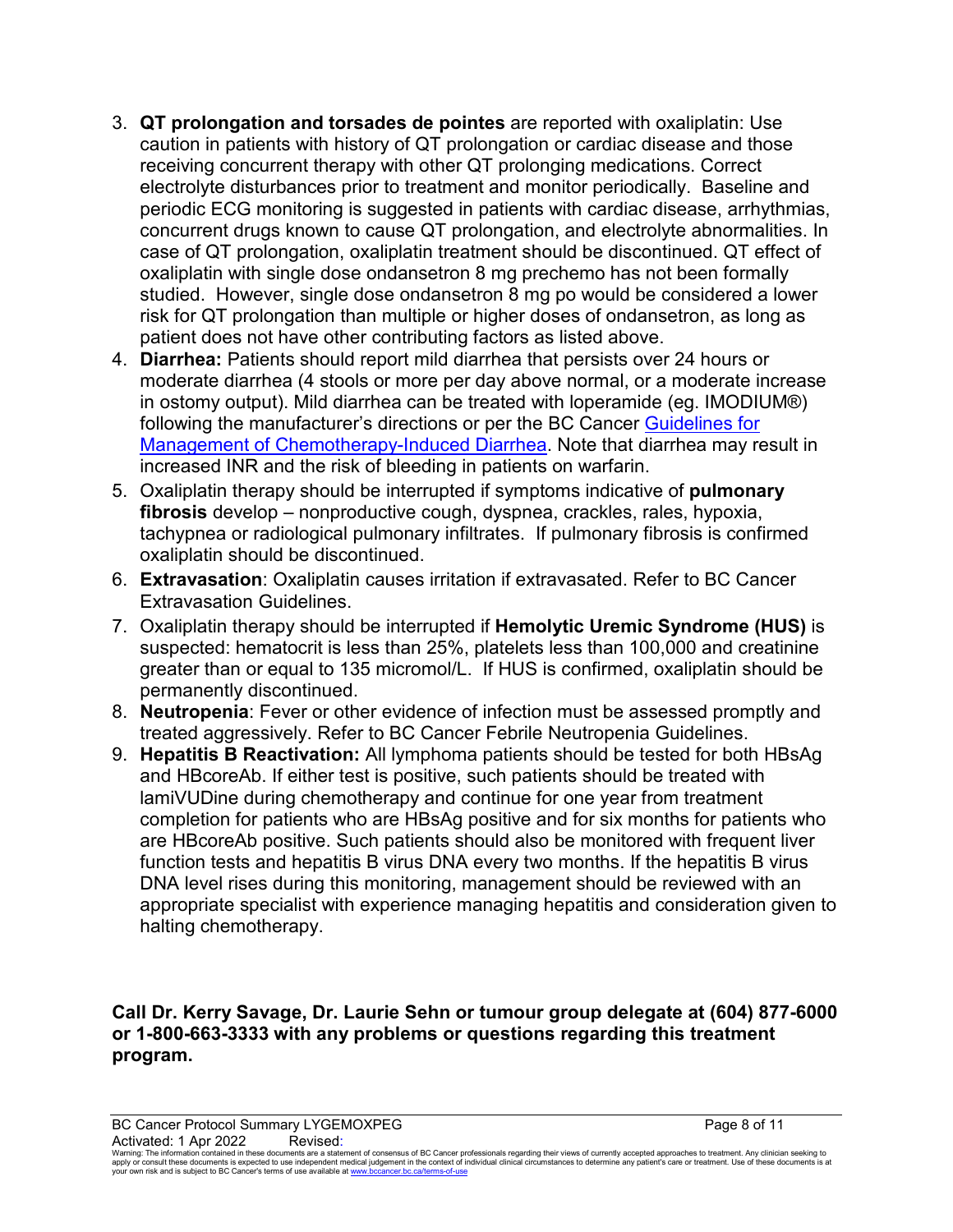#### **References**:

- 1. Wang J, Wang H, Wang Y et al. Analysis of the efficacy and safety of a combined gemcitabine, oxaliplatin and pegaspargase regimen for NK/T-cell lymphoma. Oncotarget 2016; 7(23): 35412-35422
- 2. Yan G, Huang H, Wang X et al. P-Gemox Regimen (Pegaspargase, Gemcitabine, oxaliplatin) for Extranodal Natural Killer Cell Lymphoma: 10 Years' Real-World Clinical Experience from China. Blood 2018
- 3. Li X, Cui Y, Sun Z et al. DDGP versus SMILE in newly diagnosed Advanced Natural Killer/T-cell Lymphoma: A Randomized Controlled, Multicenter, Openlabel Study in China. Clinical Cancer Research 2016; 22(21): 5223-28.
- 4. Bade N, Lu C, Patzke C et al. Optimizing pegylated asparaginase use: An institutional guideline for dosing, monitoring, and management. J Oncol Pharm Practice 2020; 26(1): 74-92.

Warning: The information contained in these documents are a statement of consensus of BC Cancer professionals regarding their views of currently accepted approaches to treatment. Any clinician seeking to<br>apply or consult t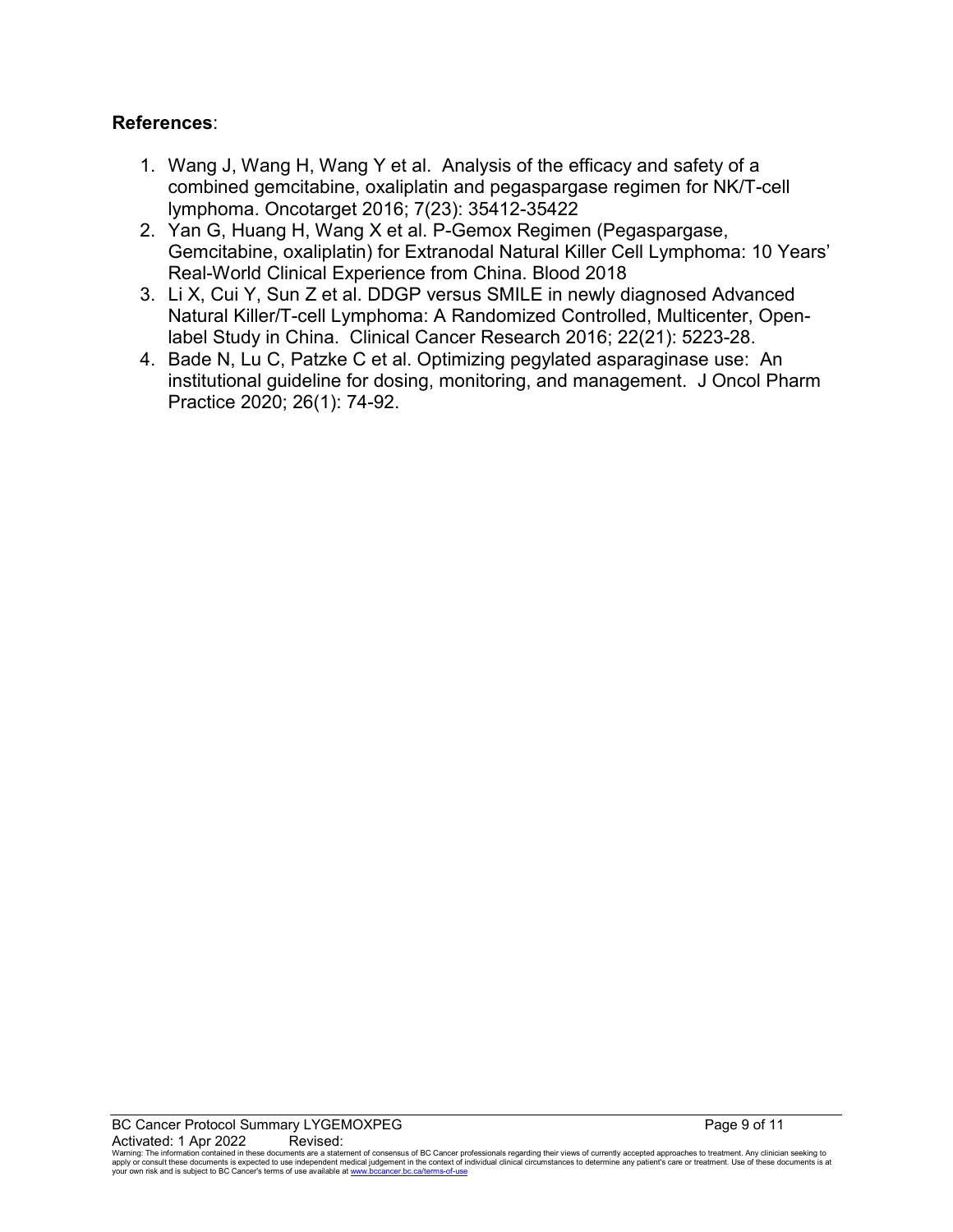Khorana score for estimating venous thromboembolism risk in patients with cancer

| <b>Risk Factor</b>                                                  | <b>Points</b> |
|---------------------------------------------------------------------|---------------|
| Site of primary tumor                                               |               |
| Very high risk (stomach, pancreas)                                  |               |
| High risk (lung, lymphoma, gynecologic, bladder, testicular)        |               |
| All other sites                                                     |               |
| Prechemotherapy platelet count greater than 350 x10 <sup>9</sup> /L |               |
| Hemoglobin less than 100g/L or use of ESAs                          |               |
| Prechemotherapy WBC greater than 11x10 <sup>9</sup> /L              |               |
| BMI greater than 35kg/m <sup>2</sup>                                |               |

ESA: erythropoiesis-stimulating agents

BMI: Body mass index= weight (kg) height  $(m<sup>2</sup>)$ 

Table adapted from UptoDate

Warning: The information contained in these documents are a statement of consensus of BC Cancer professionals regarding their views of currently accepted approaches to treatment. Any clinician seeking to apply or consult t judgement in the context of individual clinical circumstances to determine any patient's care or treatment. Use of these documents is at your own risk and is subject to BC Cancer's terms of use available at www.bccancer.bc